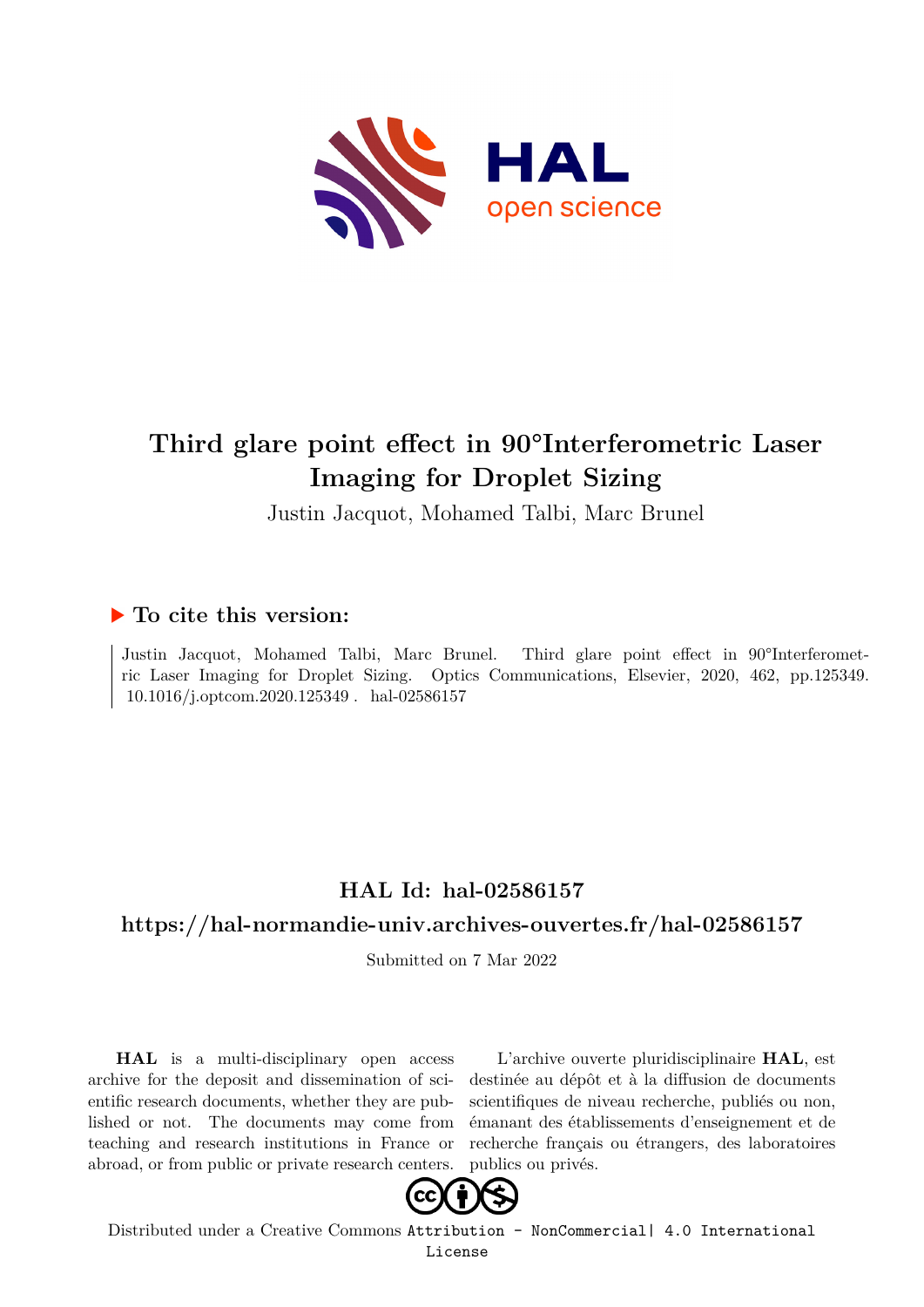# **Third glare point effect in 90° Interferometric Laser Imaging for Droplet Sizing**

Justin JACQUOT-KIELAR <sup>1,2</sup>, Mohamed TALBI <sup>1</sup>, Marc BRUNEL <sup>1</sup>

<sup>1</sup> : UMR 6614 – CORIA, Normandie Université, CNRS, Université et INSA de Rouen, BP 12, 76801 Saint-Etienne-du-Rouvray, France

<sup>2</sup> : Department of Earth, Atmospheric and, Planetary Sciences, Purdue University, 550 Lafayette St, West Lafayette, IN 47907, USA

## **Abstract**

A detailed analysis of Interferometric Laser Imaging for Droplet Sizing is performed at the scattering angle 90°, in order to identify the influence of a third glare point on the measurements performed. Experimentally, p=3 scattering, which involves surface waves, is shown to have an important impact on droplet sizing.

## **1. Introduction**

Interferometric out-of-focus imaging is a promising technique to measure the size of droplets and ice particles in the atmosphere. A laser beam crosses the particle's path. A defocused imaging system records 2-dimensional interference patterns due to light scattered by the particles. The fringe frequency delivers the size of the droplets [1-12]. While water droplets typically produce two-wave interference patterns, ice particles give specklelike patterns that can be analysed [13-15]. Mixed conditions, as freezing droplets can be observed as well : the droplet's glare points [16] break then into a high number of secondary emitters [17].

In the case of liquid water droplets, the expected two-wave interference pattern is produced by the interference between the part of light reflected on the particle and the part of light refracted in the particle (the p=0 and p=1 orders using a Debye series expansion [18]). An optimized contrast of the fringes is observed at the specific scattering angle of 67° for water droplets in air, with a perpendicular polarization of the incident laser light. This configuration leads to an optical arrangement of all elements that can be relatively complex and cumbersome, as with the ALIDS probe [12]. A second solution is to realize a system with a scattering angle of 90° under parallel polarization of the laser light [19-21]. The whole system can then be significantly smaller. In addition, the configuration of ILIDS at 90° enables the installation of the technique around parallelepipedic sections of Wind Tunnels, while the configuration at 67° would induce significant optical aberrations.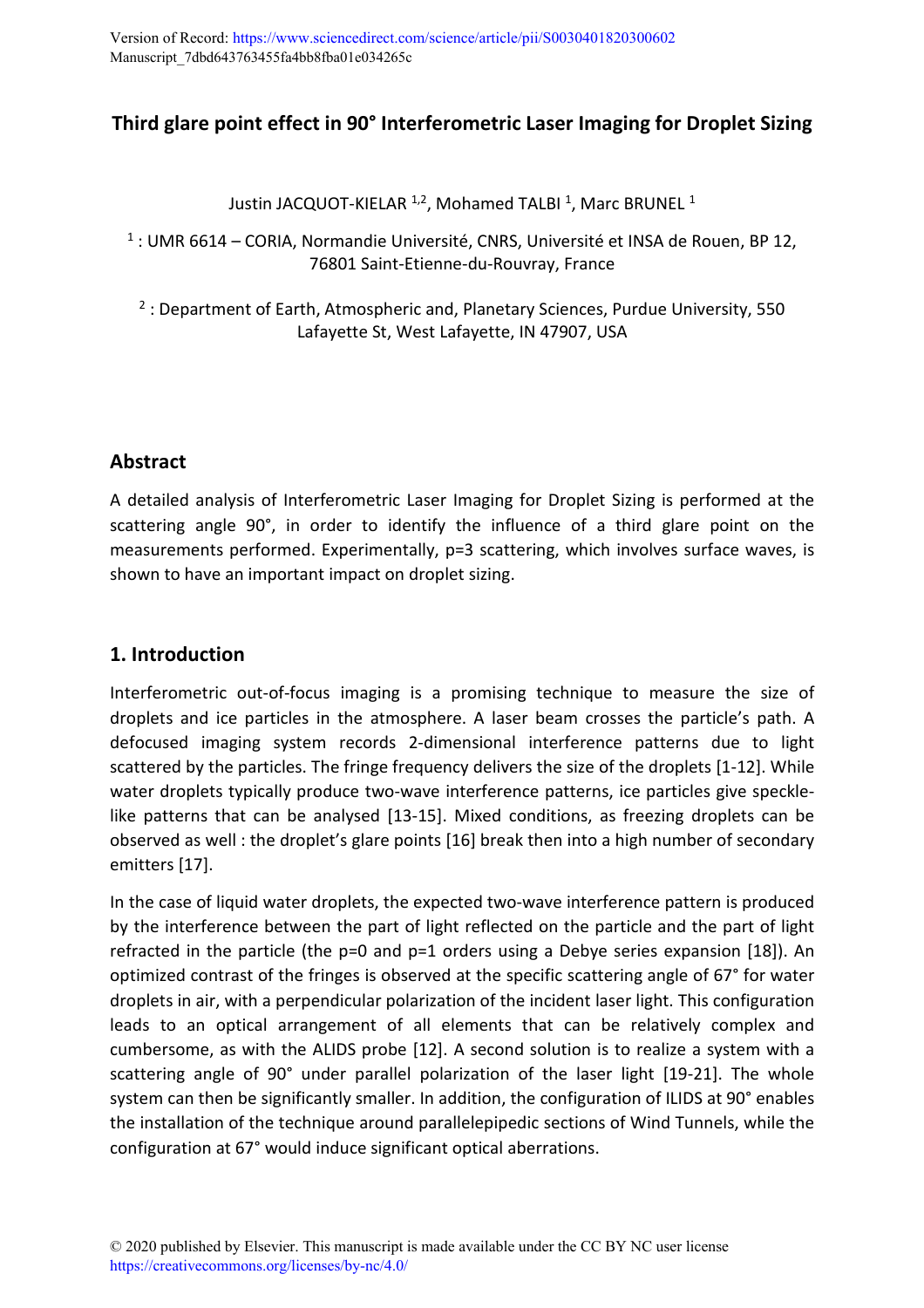Although geometrical optics cannot fully explain the refracted beam in this configuration at 90° [22], wave optics theories show that well-contrasted two-wave interference patterns are observed with water droplets. At the same time, the size of ice particles can be estimated from the analysis of their speckle patterns [21].

Nevertheless, the description of the light scattering process is more complex at this specific scattering angle of 90°. In the worst case, it appears that the interpretation of interferometric images can cause an erroneous estimation of the droplet's size. In this paper, we present experimental results showing that a wrong size estimation can occur, due to the combination of the presence of a third glare point and of a non-uniform illumination of the droplet.

Section 2 is a theoretical section in order to better understand some effects that can occur. Section 3 will present the experimental set-up. Section 4 will show experimental results. The influence of a third glare point will be detailed. We will show that it must be taken into account for proper interpretation of the results. In most cases, it does not prevent particle sizing. However, combined to a non-uniform illumination of the droplet, we will show the possibility of erroneous measurement.

## **2. Theory**

Light scattered by the droplets can be described rigorously using the generalized Lorenz-Mie theory. In this case of interferometric particle imaging experiments, a theoretical description that uses a Debye series expansion is very useful since it establishes indeed a link with geometrical optics, and evidences the rays that take part to the scattering process (depending on the scattering angle and the polarization state of the laser).

Let us consider a spherical water droplet of radius 80  $\mu$ m (real part of the refractive index n=1.3363, imaginary part  $k=1.8$  10<sup>-9</sup>). It is illuminated by a coherent plane wave of wavelength 532nm, under parallel polarization. Using the Debye series decomposition, it is possible to calculate the intensity of the light scattered versus the scattering angle. To do this, we use the MiePlot software developed by Philip Laven [23]. Figure 1 presents the intensity of all scattering orders p=0 to p=7 versus the scattering angle  $\theta$  in the range [60°,120°]. The y-axis is in logarithmic scale because the intensity of some orders can be very low. For example, the intensity of order  $p=2$  is so low that it does not appear on the figure. Let us consider the scattering angle  $\theta$ =90° that will be used in this paper. It appears clearly that two orders dominate :  $p=0$  (reflected ray) and  $p=1$  (transmitted ray without any internal reflection). Order p=3 is less important and other orders are lower. For an easier interpretation, figure 2 shows a geometrical representation of main orders p=0, p=1 and p=3. The relatively high-intensity of order p=1 is actually not obvious. Using geometrical optics, the p=1 ray can exist only if the scattering angle  $\theta$  does not exceed 83.1° (for a water droplet of index  $n=1.3363$  as in present study). Nevertheless, figure 1 shows that order  $p=1$ has a non-zero intensity at θ=90°. This is due to surface waves that contribute to scattering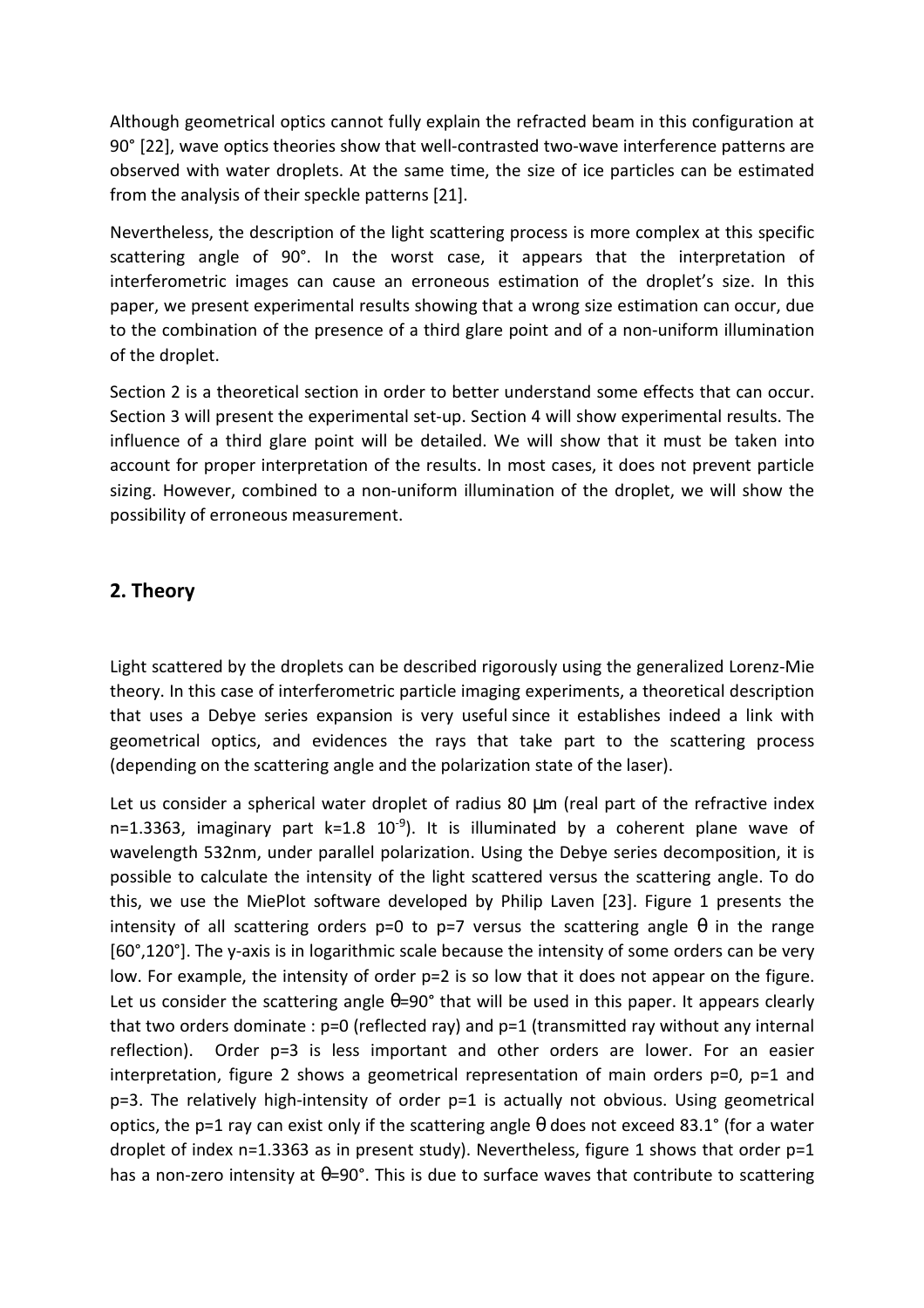(as shown diagrammatically on figure 2 that includes a curved ray representing surface waves traveling along 6.9° of the particle's circumference before "exiting" in B). The importance of such surface waves on the scattering process has been evidenced in different studies in the past [24]. We can further note on figure 2 that two paths exist for p=3, which will be discussed later.



Figure 1 : intensity of scattering orders p=0 to p=7 versus the scattering angle  $\theta$  for a water droplet of radius 80 µm. (The intensity of order p=2 is lower and does not appear).

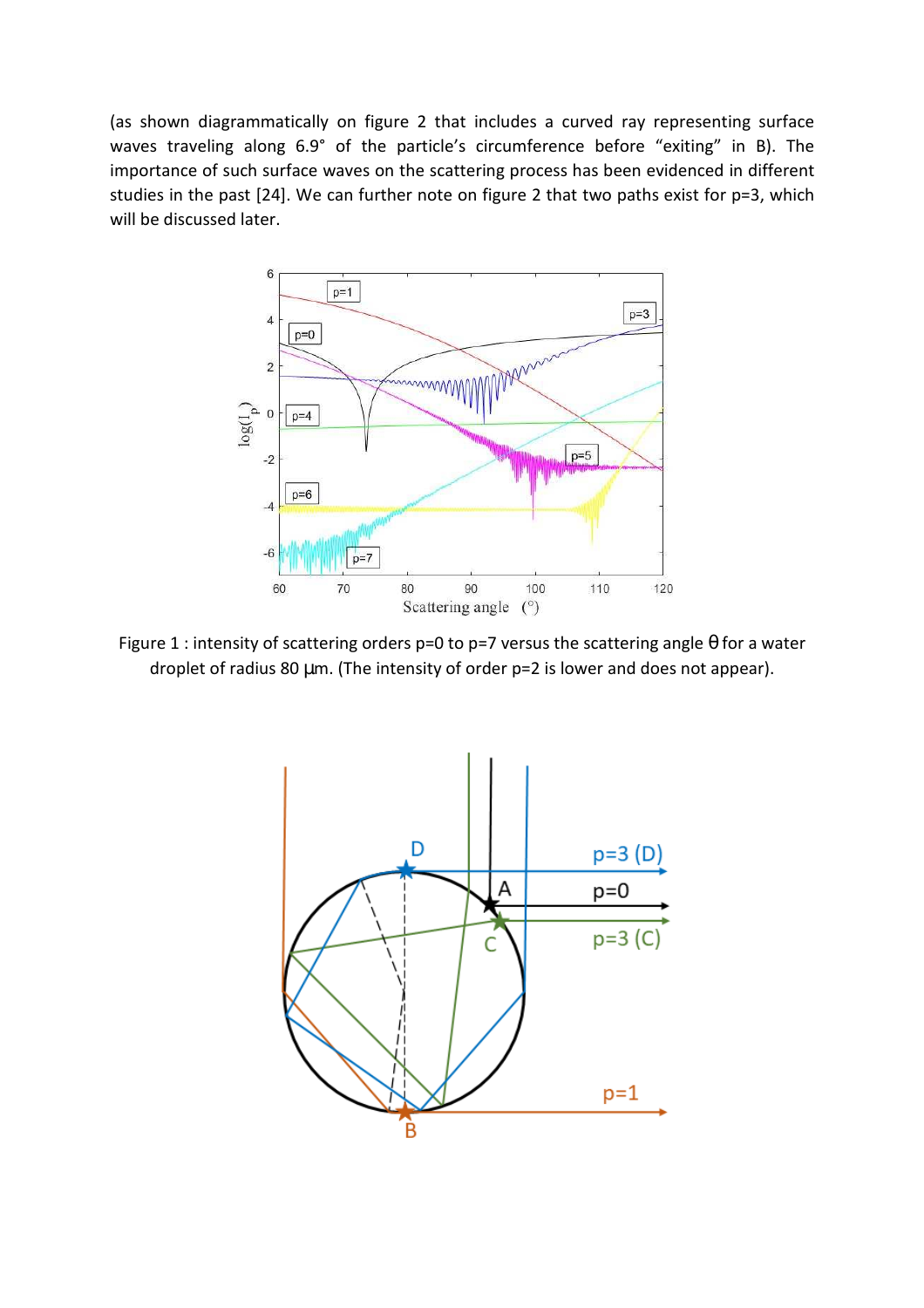Figure 2 : schematic representation of the four glare points A, B, C and D corresponding to scattering orders  $p=0$  (A),  $p=1$  (B) and  $p=3$  (C and D).

The plot of figure 1 tends to confirm that we should observe well-contrasted two-wave interference fringes using the ILIDS set-up in this configuration. Nevertheless, order p=3 is not low enough to be considered as fully negligible. Order p=3 seems to be more significant than expected and might have a role to play. Let us discuss this point more deeply. Figure 3 shows now two scattering diagrams, limited to orders p=0, 1 and 3 (we have verified that these orders dominate in these new cases), and the scattering angle is reduced to the range  $[80^\circ; 100^\circ]$ . The radius of the water droplet is 15  $\mu$ m in the case (a) and 80  $\mu$ m in case (b).



Figure 3 : intensity of scattering orders p=0, p=1 and p=3 versus the scattering angle  $\theta$  for water droplets of radii 15  $\mu$ m (a) and 80  $\mu$ m (b).

This second diagram brings very important information :

- For small particles (case (a)), orders p=0 and p=3 have similar intensities. It can induce a confusion when estimating the size of the particle.
- In both cases ((a) and (b)), when the scattering angle reaches 95°, the intensity of order p=3 can become comparable or higher than the intensity of order p=1.
- Order p=3 shows oscillations between  $\theta = 80^\circ$  and  $\theta = 100^\circ$ . For example, in case (a), the intensity of order p=3 is higher than the intensity of order p=0 at angle 82°, but significantly lower at angle 84°. The oscillations are actually due to the interferences between two optical paths, both corresponding to order p=3. These two paths are presented on figure 2 and lead to the existence of two glare points C and D. The path corresponding to glare point C is a classical geometrical ray, while the path corresponding to glare point D involves surface waves along about 21° of the particle's circumference. It might be assumed that the intensity of this latter path is much weaker but the contrast of the oscillations between  $\theta$ =85° and  $\theta$ =98° shows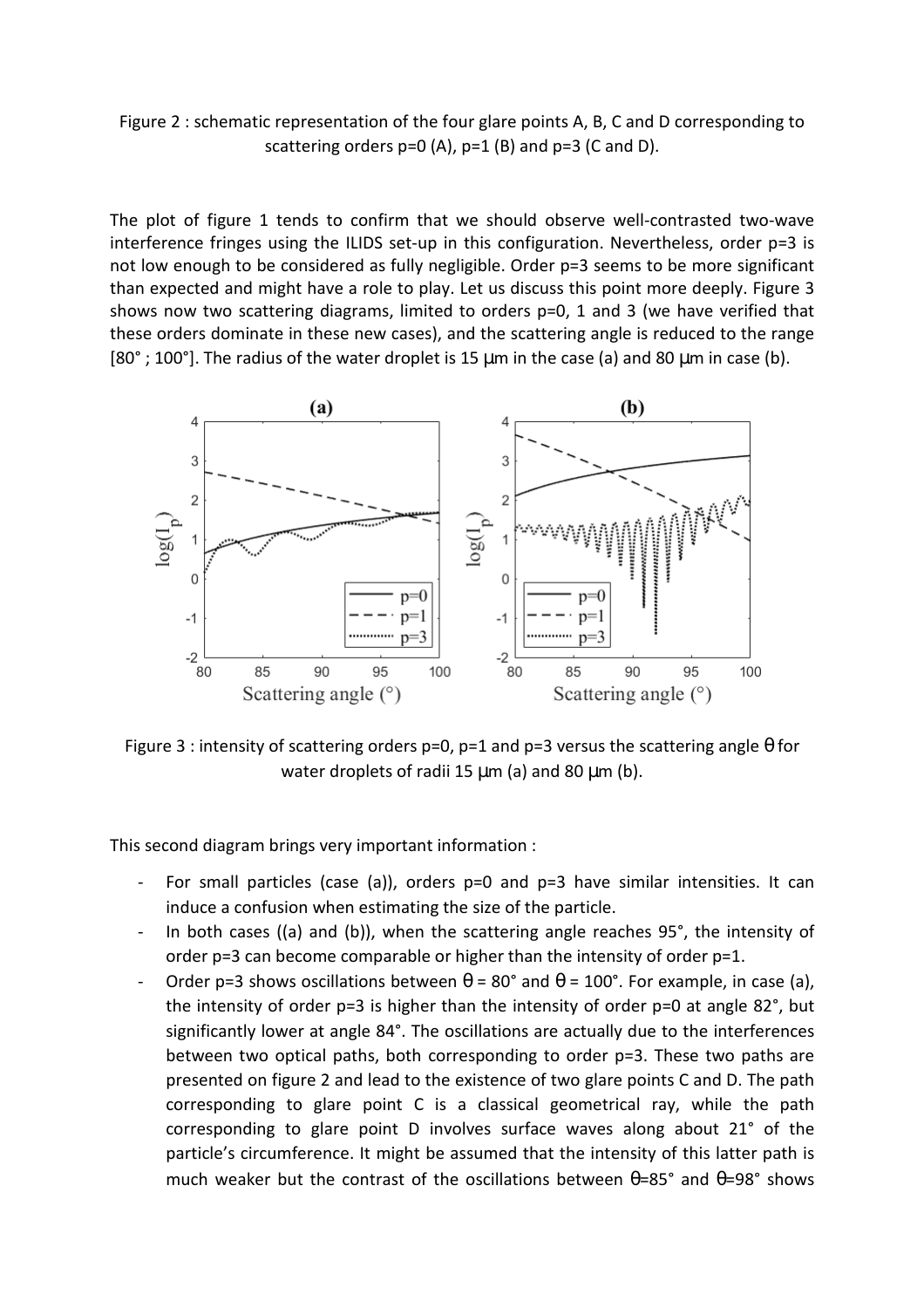that this assumption is not verified : the contrast shows indeed that both paths are present in this range of scattering angle and interfere. In figure 3(b) for 80µm droplets, the maximum contrast for  $p = 3$  scattering occurs near  $\theta = 92^\circ$ , indicating that the two  $p = 3$  paths have similar amplitudes at this scattering angle. Glare point C due to a classical geometrical ray is actually dominant when  $\theta$  < 92°, while glare point D due to surface waves becomes dominant when  $\theta$  > 92°. But the contrast of the oscillations shows that glare point D is never fully negligible.

Two reasons explain the importance of these latter remarks :

- In ILIDS, the imaging set-up has a non-zero aperture. It means that the light collected by the imaging system corresponds to a range of scattering angles (rather than the median value 90°) : for example [88°,92°] using a low aperture system, or [80°,100°] using a very large aperture system. The intensity of all scattered orders has thus to be integrated over the whole range of scattering angles authorized by the aperture.
- The droplet is not necessarily on the optical axis of the imaging system. The field of view in ILIDS is indeed large. It means that depending on the transverse position of the droplet in the laser sheet, the range of scattered angles to be considered for a low aperture system can be [86°,90°], [88°,92°], or [90°,94°]. This point is illustrated on figure 4 that shows the range of scattering angles that have to be considered depending on the position of the droplet.

In addition to both previous deterministic arguments, it must be kept in mind that an ILIDS set-up can suffer misalignments (of the laser sheet or of the imaging set-up), which adds a further uncertainty on the determination of the range of scattering angles that have to be considered to interpret the interferometric images and their interference patterns.



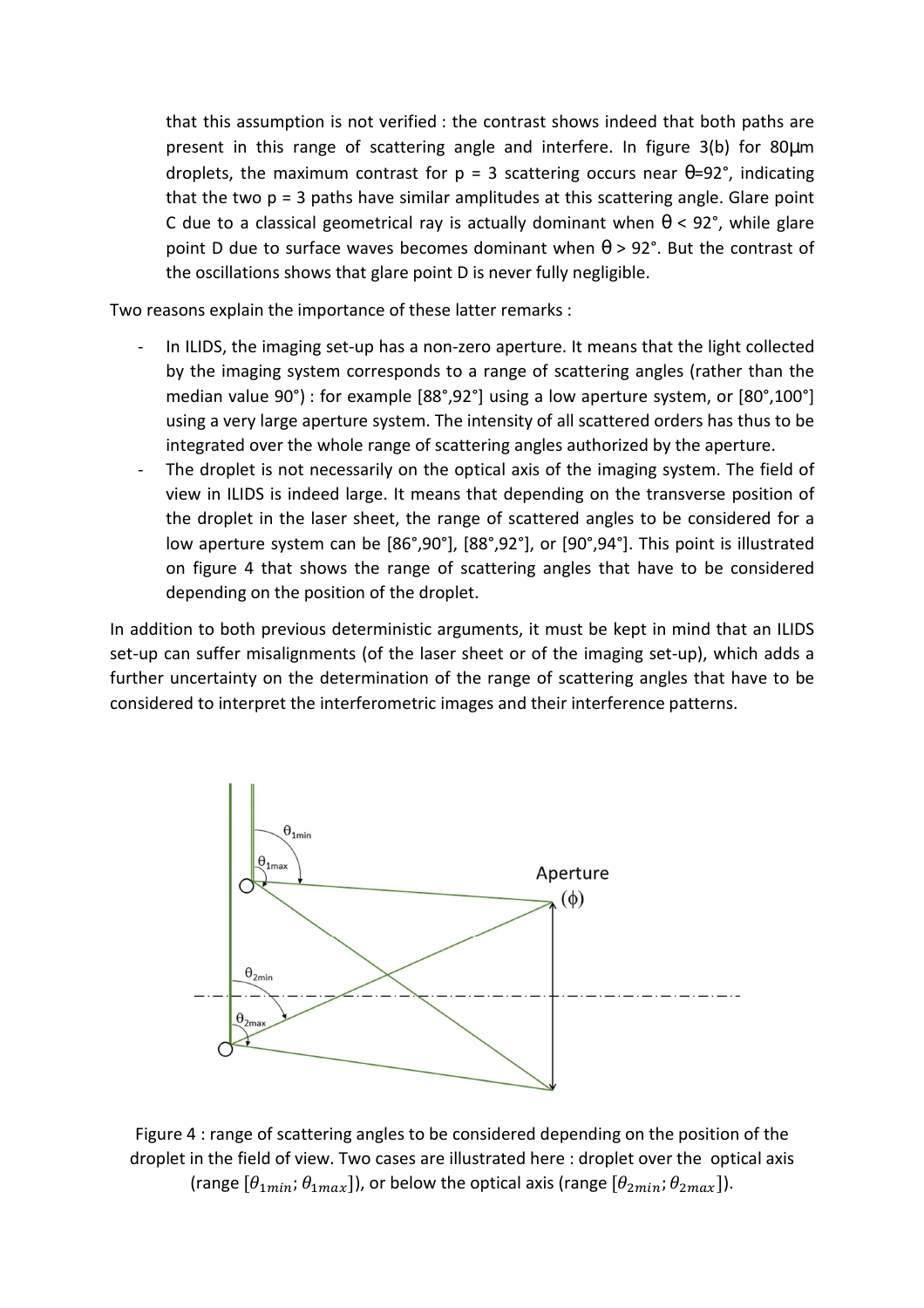In summary, figure 1 by itself is not sufficient to prove that only orders p=0 and p=1 have to be considered in this 90°-configuration of ILIDS. As order p=3 could have significant consequences, it requires a deeper investigation. Figure 5 compares these two configurations :

- in black is reported the intensity of scattering orders  $p=0$  (star),  $p=1$  (cross) and  $p=3$ (circles) versus the droplet's radius. In all three cases, the intensity is integrated over the range of scattering angles [87°,93°]. It appears clearly that the two main orders are  $p=0$  and  $p=1$  for all droplet's radii. For a small droplet (radius 15  $\mu$ m), the intensity of order p=3 approaches the intensity of order p=1. Nevertheless, the classical ILIDS analysis seems to be achievable according to these three plots, although the contrast of the fringes should not be always optimum.
- In red is reported the intensity of scattering orders  $p=0$  (star),  $p=1$  (cross) and  $p=3$ (circles) versus the droplet's radius. In all three cases, the intensity is integrated over the range of scattering angles [93°,99°]. The very important point is that for big droplets (radius higher than 100  $\mu$ m, the intensity of order  $p=3$  becomes larger than the one of order p=1. This fact can have important consequences in size determination.



Figure 5 : intensity of scattering orders p=0 (star), p=1 (cross) and p=3 (circles) versus the droplet's radius. In black, the intensity has been integrated over the range of scattering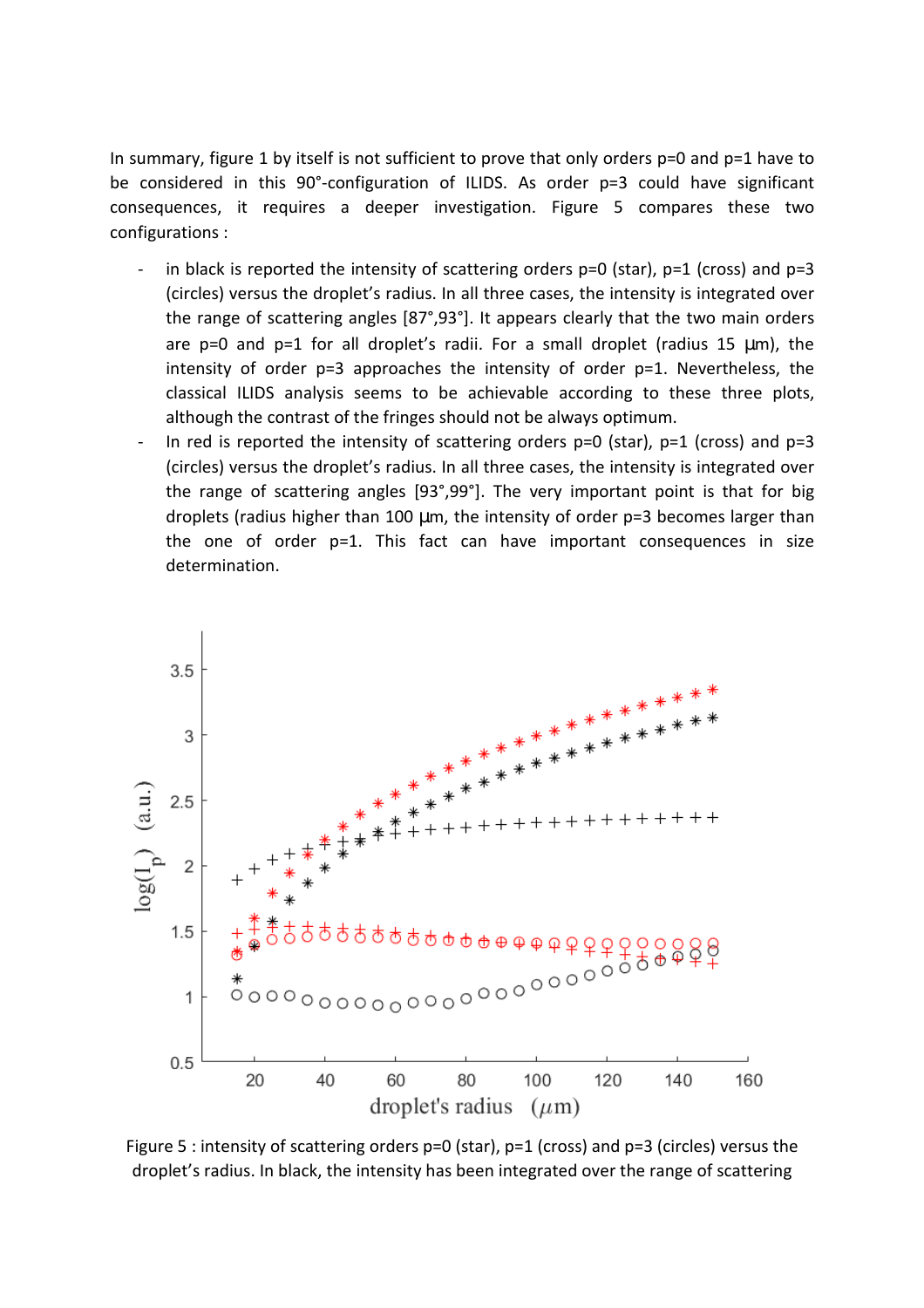angles [87°,93°]. In red, the intensity has been integrated over the range of scattering angles [93°,99°].

In order to better understand these consequences, it is helpful to refer to figure 2 which shows a geometrical representation of scattered orders p=0, 1 and 3. If the intensities of orders p=0 and p=1 are much higher than the intensities of all other orders, the ILIDS pattern will be composed of a two-wave interference pattern emitted by the two glare points A and B. The fringe frequency will be proportional to the distance separation between A and B. If the intensity of order p=3 is not negligible, the ILIDS pattern will be composed of a three- or four-wave interference pattern, emitted by glare points A, B, C and/or D. The analysis will be slightly more difficult but it remains possible, as could be done with bubbles [25]. But if the intensity of order p=1 becomes negligible in front of the intensity of order p=3, the ILIDS pattern will be composed of an interference pattern emitted by glare points A and C (and/or D). In this case, the size determination will be wrong if the pattern is interpreted as produced by glare points A and B. As A, C and D are close to each other, whereas A and B are widely separated, incorrect assumptions can lead to a huge error.

Next section will present experimental results where such an error is observed.

## **3. Experimental set-up**

Figure 6 shows the experimental setup used for this study. Water droplets are generated by a plant sprayer. It generates droplets whose diameter is in the range [40 ; 400 µm]. The droplets fall in a column at ambient temperature. Imaging experiments are performed at the bottom of the column through glass windows (BK7). The interferometric out-of-focus imaging setup is composed of a frequency-doubled Nd :YAG laser emitting 20mJ, 4ns, 532nm pulses. A laser sheet is formed in the center of the column by the combination of cylindrical and spherical lenses. The thickness of the laser sheet is about 1.5mm. Experiments are performed using a parallel polarization of the laser light (with respect with the incidence plane of the droplets, as in the theoretical part). The field scattered by the droplets is collected at a scattering angle θ of 90° to realize the interferometric particle imaging experiments. For proper validation of the IPI analysis, out-of-focus imaging and in-focus imaging are realized simultaneously. This is performed using a beam splitter, two imaging lines and two cameras. Light reflected by the beam splitter is collected by the in-focus optical system, while light transmitted is collected by the out-of- focus setup. In-focus imaging uses a far-field objective provided by ISCOOPTIC (field of view : 2.6mmx2.6 mm). The out-of-focus system consists of a Nikon objective (focus length of 200mm). Defocus is obtained adding an extension tube. Both sensors are 2048x2048pixels CCD sensors (pixel size of 5.5 µm). Images are recorded in 12 bits at a 25 frames per second rate. An external electronic device allows a perfect synchronization of the CCD sensors with the laser pulses.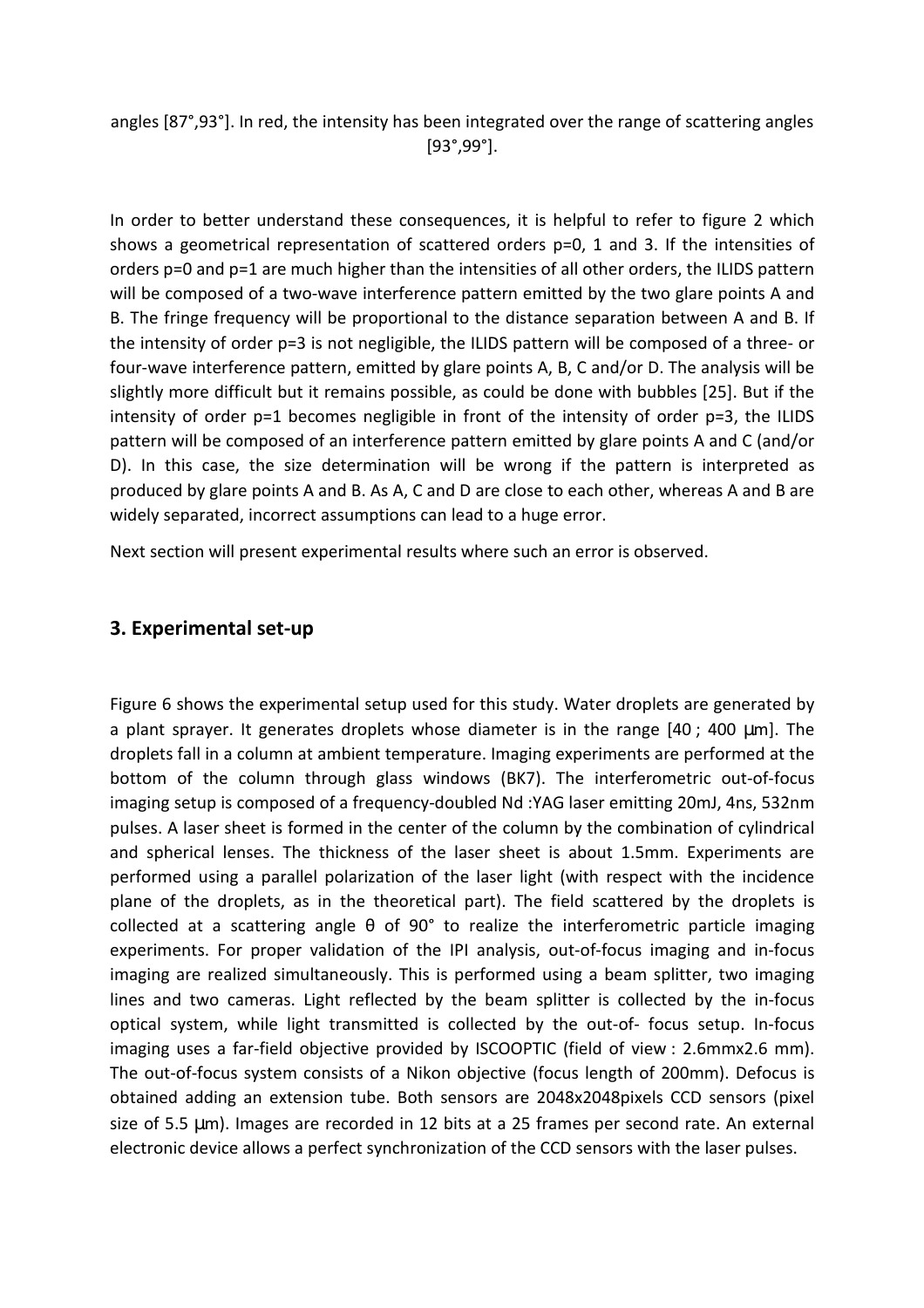The out-of-focus imaging part of the system is described as follows: the CCD sensor is 11.2 mm large (2048  $\times$  5.5 $\mu$ m). The distance from the object (the droplets) to the Nikon objective is approximately 400mm, while the distance from the objective to the CCD sensor is around 450mm. It means that the region of interest in the object's plane is approximately a square of dimension  $10mm \times 10mm$ . The aperture number is 4.7, indicating a diameter of the entrance pupil of 42 mm. Depending on the position of the droplet (below the optical axis, or over the optical axis according to figure 4 of previous section), the range of scattering angles to be considered in these experiments can be from [86.3° ; 92.3°] to [87.7°,93.7°]. Any additional misalignment of the system or of the laser sheet will increase the range of scattering angles.



Figure 6 : experimental set-up : (a) side-view, (b) top view.

The quantitative analysis of the out-of-focus images requires the determination of the optical transfer matrix describing the system from the laser sheet to the CCD sensor [8]. Each element of the optical system corresponds to a matrix  $T_n$ . The total transfer matrix can be written according to:  $M_{tot} = T_n \times T_{n-1} \times ... \times T_1$ . In the case of our experiment, the analytical expression of the total transfer matrix is given by:

$$
M_{tot} = \begin{bmatrix} A_{tot} & B_{tot} \\ C_{tot} & D_{tot} \end{bmatrix} = \begin{bmatrix} 1 - \frac{z_4}{f} & z_{eq} + z_4 - \frac{z_{eq} - z_4}{f} \\ -\frac{1}{f} & 1 - \frac{z_{eq}}{f} \end{bmatrix}
$$

where  $z_{eq} = z_1 + z_2 + z_3 + \frac{e_1 + e_2}{n_3}$  $\frac{1+\epsilon_2}{n_2}$  and f is the focus length of the Nikon objective (200mm) [21]. Fig. 6 describes the setup. The distance from the particle to the window of the column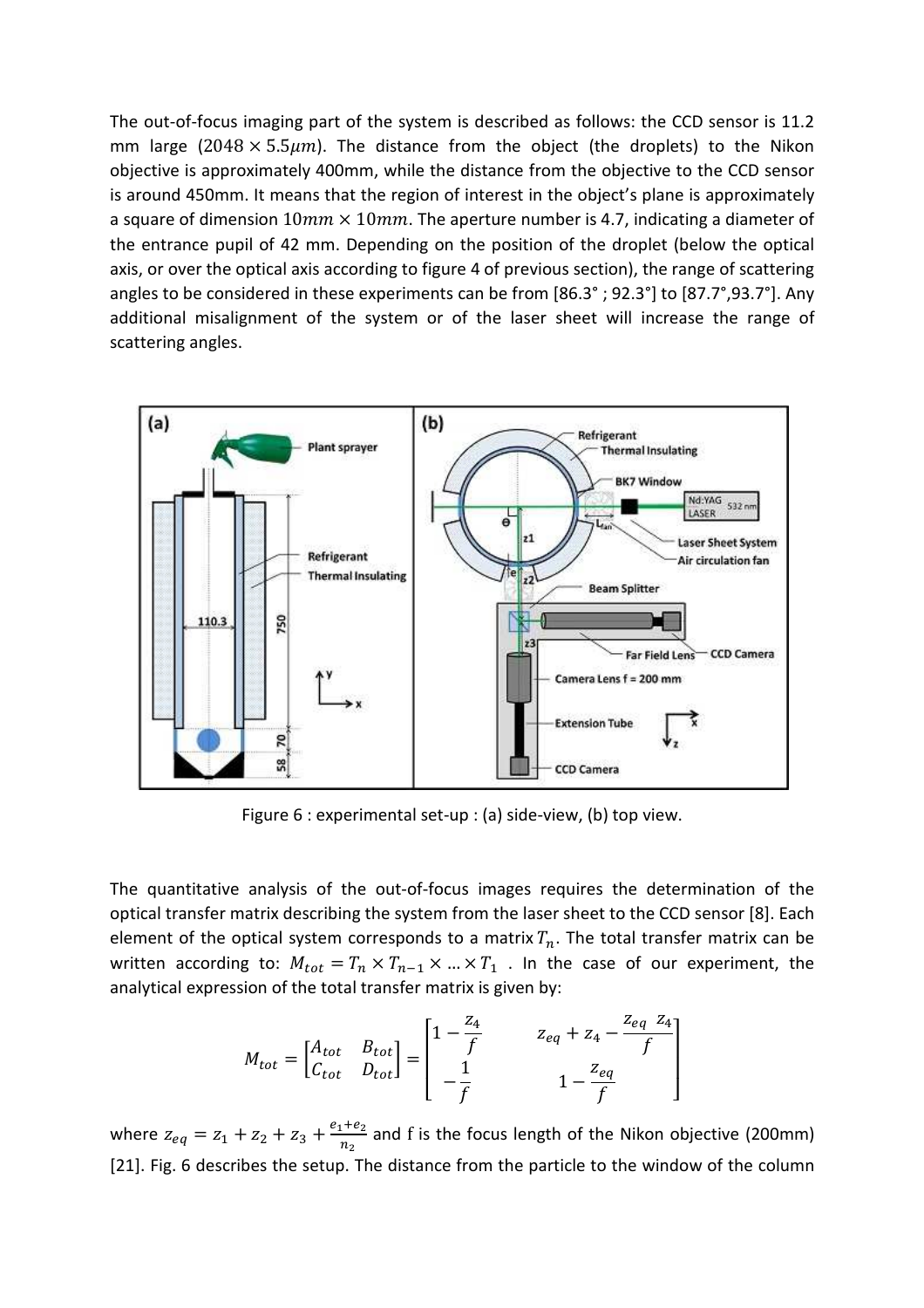is  $z_1$ . The NBK7 window has a thickness  $e_1$  and is located at a distance of  $z_2$  to the front surface of the beam splitter. The beam splitter is a NBK7 cube of thickness  $e_2$ . The distance between the rear face of the beam splitter and the objective is  $z_3$  while  $z_4$  is the distance between the lens and the CCD sensor. The experimental parameters of the set-up are indicated below:  $z_1$  = 79.5 mm,  $e_1$  =3 mm,  $z_2$  = 132.5 mm,  $e_2$  = 25.4 mm,  $z_3$  = 161 mm,  $z_4$  = 452 mm. According to the optical arrangement, the total transfer matrix coefficient  $B_{tot}$  is estimated to be  $-0.0416$   $m$ .

## **4. Experimental results**

#### **4.1. General case**

Figure 7(a) shows the interferometric out-of-focus image of a water droplet recorded with this setup. It corresponds to a typical image that is observed in many cases. Figure 7(b) shows the intensity of a central horizontal pixel line of the interferometric image. The pattern observed corresponds to a three-wave interference pattern. To simplify, a high frequency component due to glare points A and B is observed. It is modulated by a lowfrequency component due to nearby glare points A and C or D. This is confirmed by the infocus image of the same droplet recorded simultaneously with the in-focus imaging line. It is presented in figure 8(a) without contrast adjustment, and in figure 8(b) after contrast adjustment (in order to improve the intensity of glare point B). We observe the presence of three glare points, as could be expected theoretically. This image shows clearly that a third glare point is not negligible. Note that such a case is frequently observed in our experiments, as will be detailed in the next sections. With our experimental set-up, the range of scattering angles to be considered in the experiments can vary from [86.3° ; 92.3°] to [87.7°,93.7°]. According to the comments of theoretical section 2, it means that both glare points C and D could have non negligible amplitudes, and give rise to a three- or four-waves interference pattern. Let us consider figure 8 more deeply, the position of the three spots observed, and their relative intensities tend to indicate that the right hand-sided spot corresponds to glare point B while the left-hand sided spot corresponds to glare point D. The intense inner spot is attributed to glare point A, corresponding to the reflected part of the beam (probably slightly spread by a combination with glare point C).

Quantitatively, let us first consider the interferometric pattern of figure 7. The low frequency is measured using figure 7(b). The low-frequency interfringe is estimated to be 191 pixels. As the size of each pixel of the sensor is 5.5 µm, the interfringe of this low-frequency component is 1.05mm, which gives a fringe frequency  $v_\ell = 0.952 \ mm^{-1}$ . The wavelength of the laser is  $\lambda = 532$  nm, while the matrix transfer coefficient  $B_{tot}$  has been estimated to be -0.0416m in this configuration. The distance between the two nearby glare points responsible for the low-frequency component of the pattern is thus  $d_{AD} = |\lambda B_{tot} v_{\ell}| =$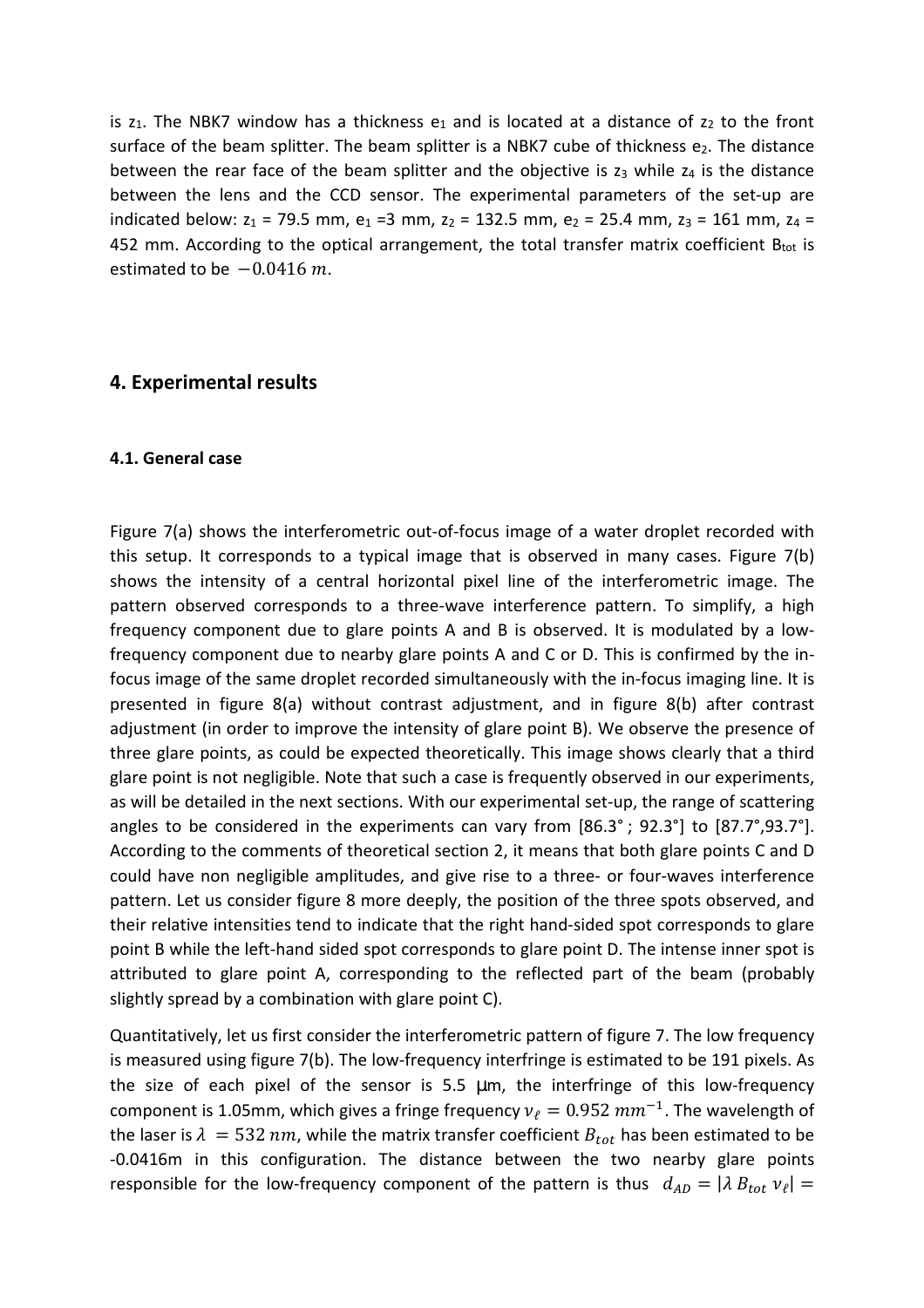22  $\mu$ m. The highest frequency is measured using the same figure 7(b). The high-frequency interfringe is estimated to be 28 pixels, which gives 154 µm, and thus a highest frequency  $v_h = 6.5 \, mm^{-1}$ . The distance between the two farthest glare points is thus  $d_{BD} =$  $|\lambda B_{tot} v_h| = 143 \,\mu m.$ 

Let us now consider the in-focus image of figure 8. It is presented in figure 8(a) without contrast adjustment, and in figure 8(b) after contrast adjustment. The pixel size of the infocus CCD sensor is 5.5 µm. The in-focus imaging system introduces a magnification factor  $g = -4.33$ . Each pixel on the images of figure 8 represents thus a distance of 1.27 µm in the plane of the object, i.e. the plane of the glare points A, B, and D. On figure 8, we measure a distance between the nearby glare points A and D of 18 pixels on the sensor, i.e.  $d_{AD}$  =  $23 \mu m$  on the droplet. The distance between glare points B and D is 115 pixels on the sensor, i.e.  $d_{BD} = 146 \mu m$  on the droplet. Both analyses made from direct in-focus imaging and interferometric out-of-focus imaging correspond quantitatively well.



Figure 7 : interferometric out-of-focus image of a droplet (a) and the intensity of a central horizontal pixel line of the interferogram (b)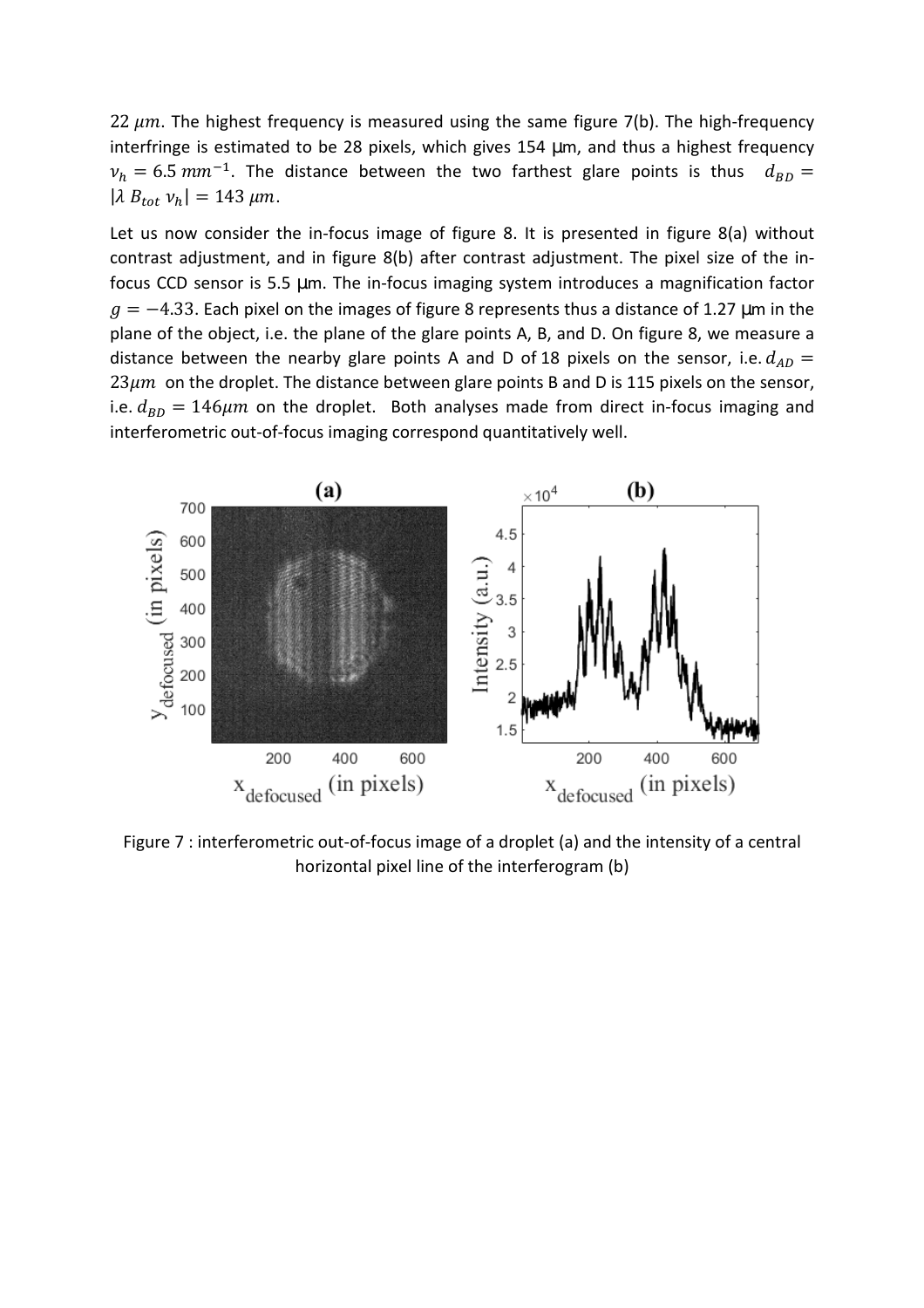

Figure 8 : glare points of the droplet whose defocused image is reported in figure 7(a), without contrast enhancement (a) and after contrast enhancement (b).

#### **4.2. Special case**

Figure 9(a) shows the interferometric out-of-focus image of another droplet recorded with the same set-up. Figure 9(b) shows the intensity of a central horizontal pixel line of the interferometric image. The pattern observed corresponds to a two-wave interference pattern. There is only a low frequency component. Quantitatively indeed, the interfringe measured on figure 9(b) is 174 pixels. As the size of each pixel of the sensor is 5.5 µm, the interfringe is 957 µm, which gives a fringe frequency  $v = 1.044$   $mm^{-1}$ . As in previous section, the laser wavelength is  $\lambda = 532$  nm, and parameter  $B_{tot}$  equals -0.0416m in this configuration. The distance between the two glare points responsible for the pattern is thus  $|\lambda B_{tot} v| = 23 \mu m$ . If the fringes are attributed to glare points A and B, then we conclude that it is a small droplet.

But this is not confirmed by the in-focus image of the same droplet that has been recorded simultaneously. It is presented in figure 10(a) without contrast adjustment, and in figure 10(b) after contrast adjustment (in order to improve the intensity of the real glare point B). If figure 10(a) shows only two glare points that explain the interferometric pattern of figure 9, figure 10(b) shows that there are actually three glare points, as in previous section. Nevertheless, the intensity of glare point B is much lower than the intensity of glare points A and D. The result is that the presence of a high frequency component is hidden in the noise of the interferometric pattern of figure 9. The consequence is a possible false estimation of the size of the droplet. As in previous section, the pixel size of the in-focus CCD sensor is 5.5 µm. The in-focus imaging system introduces a magnification factor  $g = -4.33$ . Each pixel on the images of figure 10 represents 1.27 µm in the plane of the object, i.e. the plane of the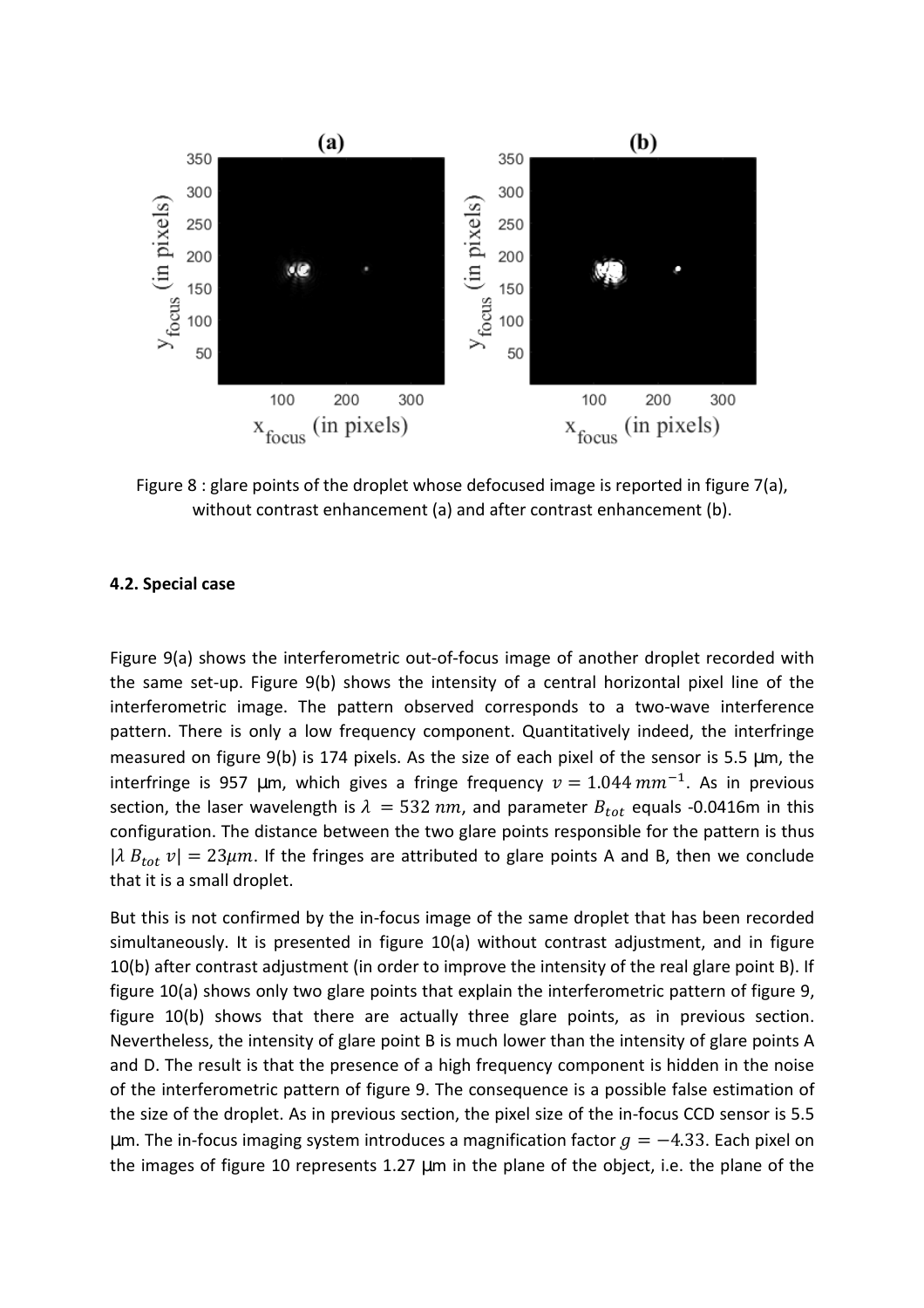glare points A, B and D. Figures 10(a) and 10(b) show that the distance between the nearby glare points A and D is 19 pixels on the sensor, i.e. 24µm on the droplet. But the distance between glare points A and B is 96 pixels on the sensor, i.e. 122µm on the droplet. The real distance between glare points B and D is actually 146 µm, which corresponds to a relatively big droplet. This case shows clearly that p=3 scattering is clearly not negligible. This is a typical error observed from time to time during our experiments.



Figure 9 : : interferometric out-of-focus image of a droplet (a) and the intensity of a central horizontal pixel line of the interferogram (b)



Figure 10 : glare points of the droplet whose defocused image is reported in figure 7(a), without contrast enhancement (a) and after contrast enhancement (b).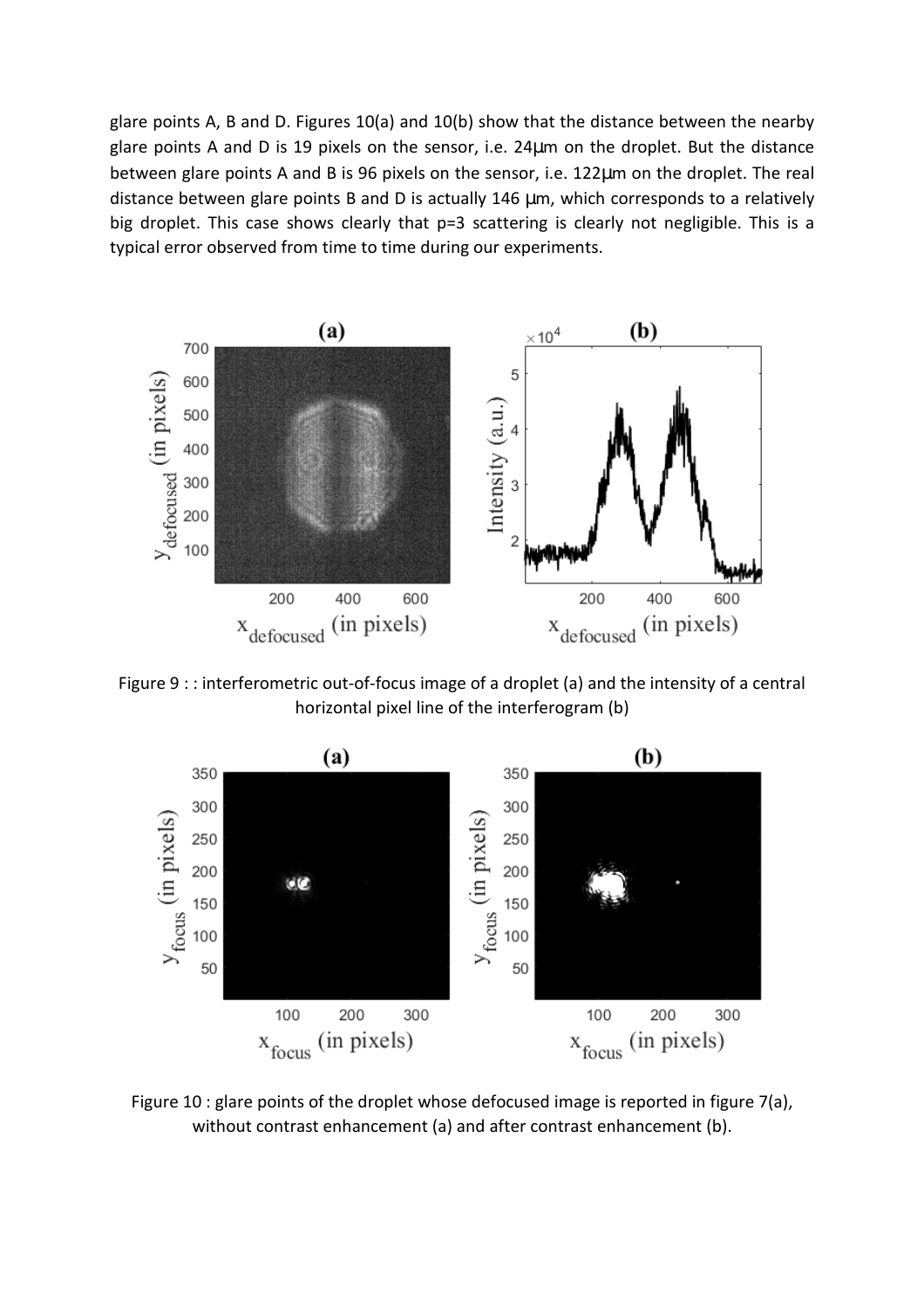#### **4.3. Glare points observation of different droplets**

In order to estimate the probability of erroneous interpretations, figure 11 shows 9 in-focus images of different water droplets recorded with the same previous setup. The axes of all images are in pixels. The in-focus system has not been modified : pixel size of the CCD sensor of 5.5 µm, magnification factor introduced  $q = -4.33$ . Each pixel on the images of figure 11 represents thus a distance of 1.27 µm in the plane of the objects (i.e. the glare points A, B and D). Table 1 summarizes the distances recorded between glare points B and D (noted  $d_{BD}$ ), and between glare points A and B (noted  $d_{AB}$ ) for all cases (a) to (i) of figure 11. The ratio  $d_{AB}/d_{BD}$  is calculated in the last column of Table 1. Obviously, the mean value is 0.855 with a very low difference among the reported values. As B and D are due to surface waves, BD is a diameter of the droplet (see figure 2) such that  $d_{droplet} = d_{BD}$ . In the same time, the height of point A is given geometrically by  $d_{AB} = \frac{d_{droplet}}{2}$  $\frac{N_{optet}}{2} \left( 1 + \cos\left(\frac{\pi}{4}\right) \right) \simeq 0.853 d_{droplet}$  for a scattering angle of 90°. We can note that the value 0.853 corresponds to ratio  $d_{AB}/d_{BD}$ reported in all cases of Table 1, which tends to confirm the attribution of the spots observed to optical paths that define A, B and D. Let us now discuss the different cases reported in figure 11 :

- Figures 11(a), 11(b) and 11(c) show cases where the intensity of glare point D is much lower than the intensity of glare points A and B. D appears indeed on these figures after a combination of huge contrast enhancement. The consequence on ILIDS analysis is the observation of a two-wave interference pattern. The fringe frequency is due to glare points A and B and gives  $d_{AB}$ . The diameter of the particle should then be deduced from relation  $d_{droplet} = d_{AB}/0.853$ .

- In the case of figure 11(d-i), the intensity of three glare points is such that a three-wave pattern is recognized and a proper estimation of the droplet's size can be done. However, some cases show that the intensity of glare point D can be comparable to the intensities of glare points A and B. The analysis is feasible, as in the case discussed in figures 7 and 8, with a better contrast of the high-frequency and low-frequency fringes.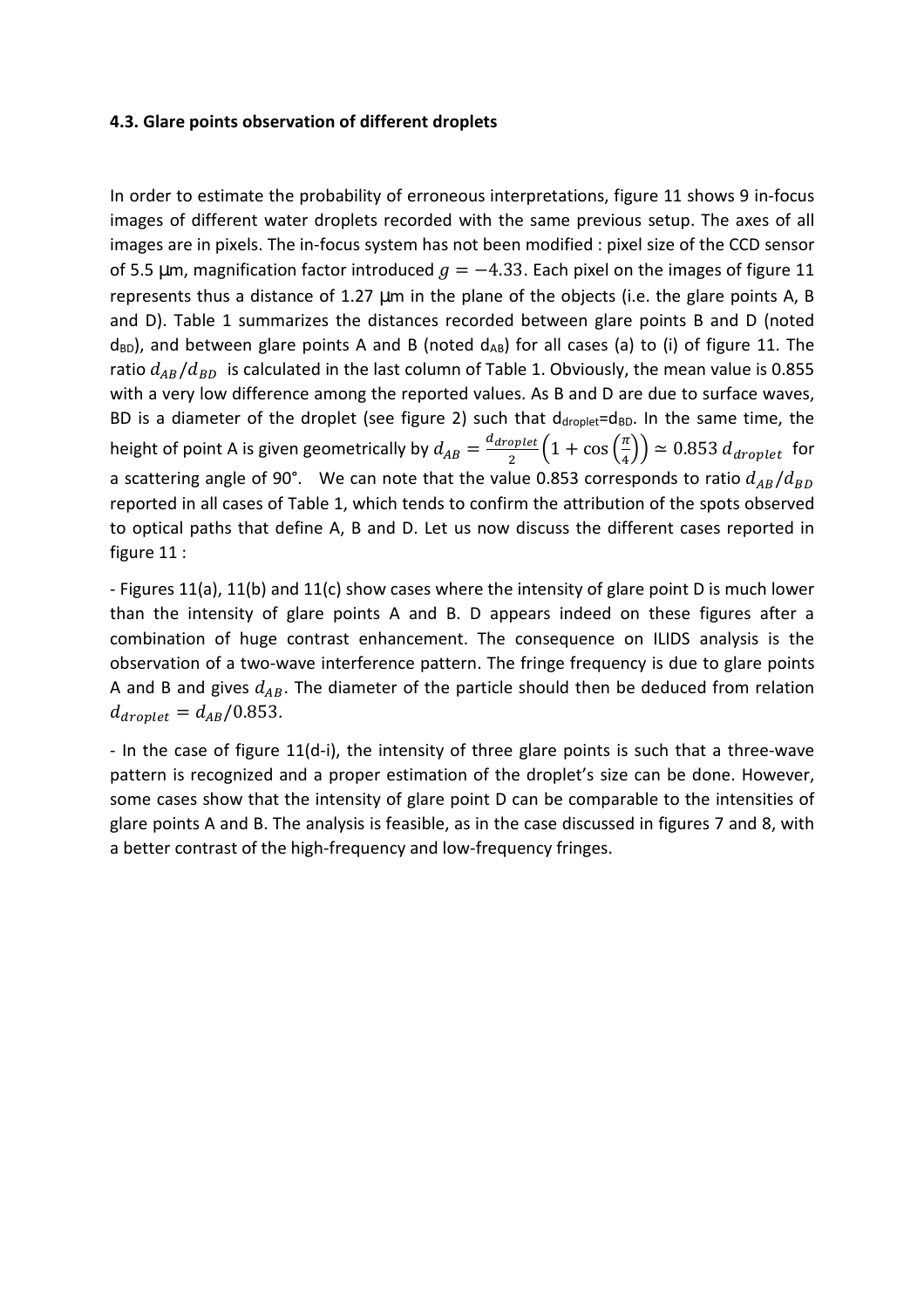

Figure 11 : glare points of nine different droplets (noted (a) to (i)) recorded with the in-focus imaging line.

| Particle | $d_{BD}$ (µm) | $d_{AB}$ (µm) | $d_{AB}/d_{BD}$ |
|----------|---------------|---------------|-----------------|
| a        | 198           | 166           | 0.84            |
| b        | 198           | 168           | 0.85            |
| c        | 149           | 127           | 0.85            |
| a        | 124           | 104           | 0.84            |
| e        | 194           | 166           | 0.86            |
|          | 170           | 146           | 0.86            |
| g        | 113           | 99            | 0.88            |
|          | 86            | 74            | 0.85            |
|          | 90            | 77            | 0.86            |

Table 1 : inter- glare points distances for the nine droplets (a) to (i) of figure 11. (Glare points A, B and D are those represented schematically on figure 2)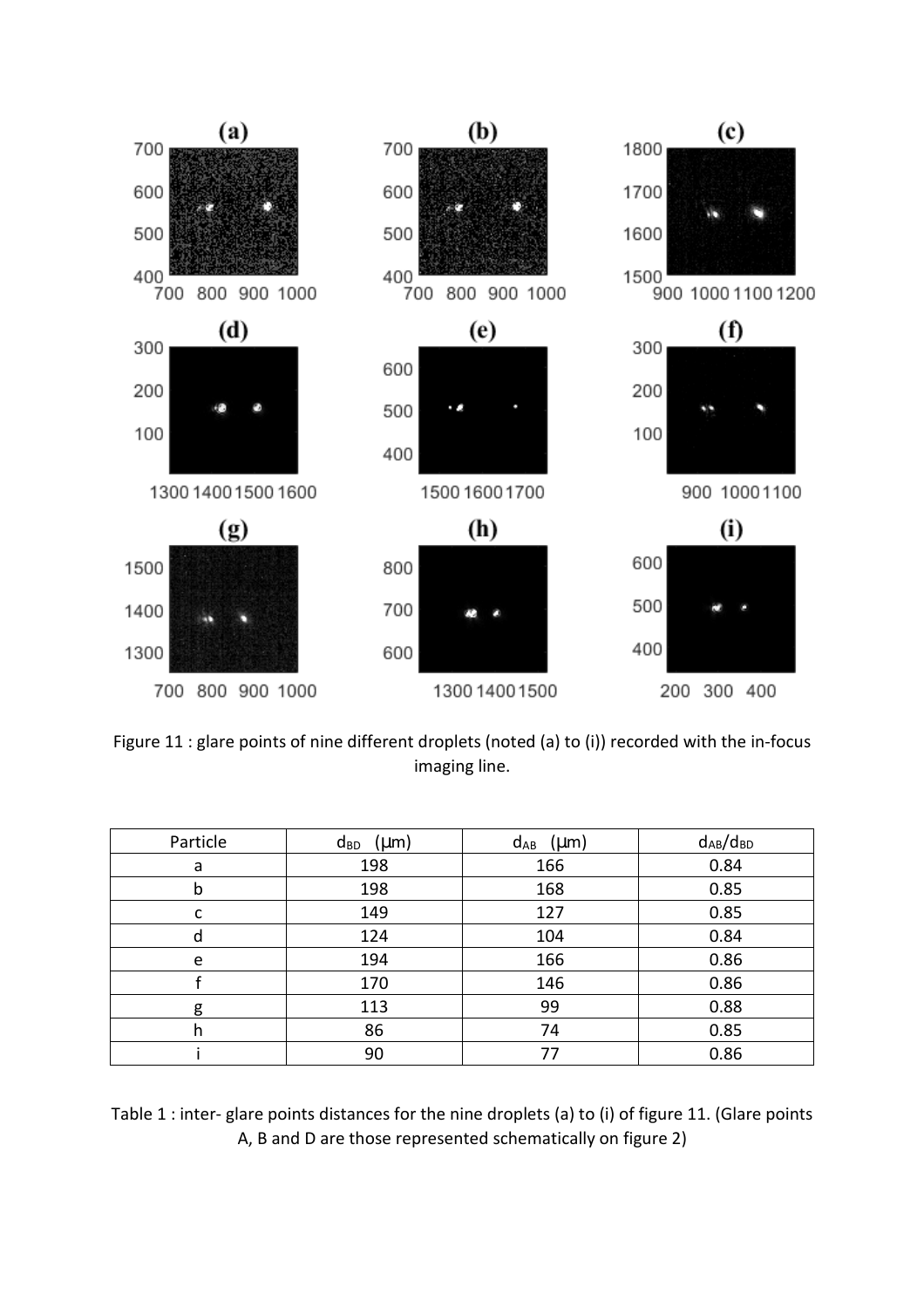Figure 12 shows finally the in-focus images of three water droplets before contrast enhancement ((a), (b) and (c)) and after contrast enhancement of the same images ((d), (e) and (f) respectively). They show cases where the intensity of glare point B is very low. Cases (a) and (b) are comparable to the case discussed in figures 9 and 10. Case (c) is the one discussed in figures 7 and 8. So two cases induce an important underestimation of the size of the droplet in ILIDS (cases (a) and (b)), while the last one (case (c)) can be well processed.



Figure 12 : glare points of three droplets recorded with the in-focus imaging line : without contrast enhancement (a) to (c) ; and after contrast enhancement of the same images : (d) to (e) respectively.

#### **4.4. Discussion**

These experimental results bring very important information. Some of them can be in contradiction with the theoretical part (see figure 2 which illustrates the location on the droplet surface of glare points A, B, C and D):

- experimentally, the intensity of p=3 scattering order is not negligible and can become comparable to the intensity of other orders  $p=0$  and  $p=1$ . For example figure 11(f) shows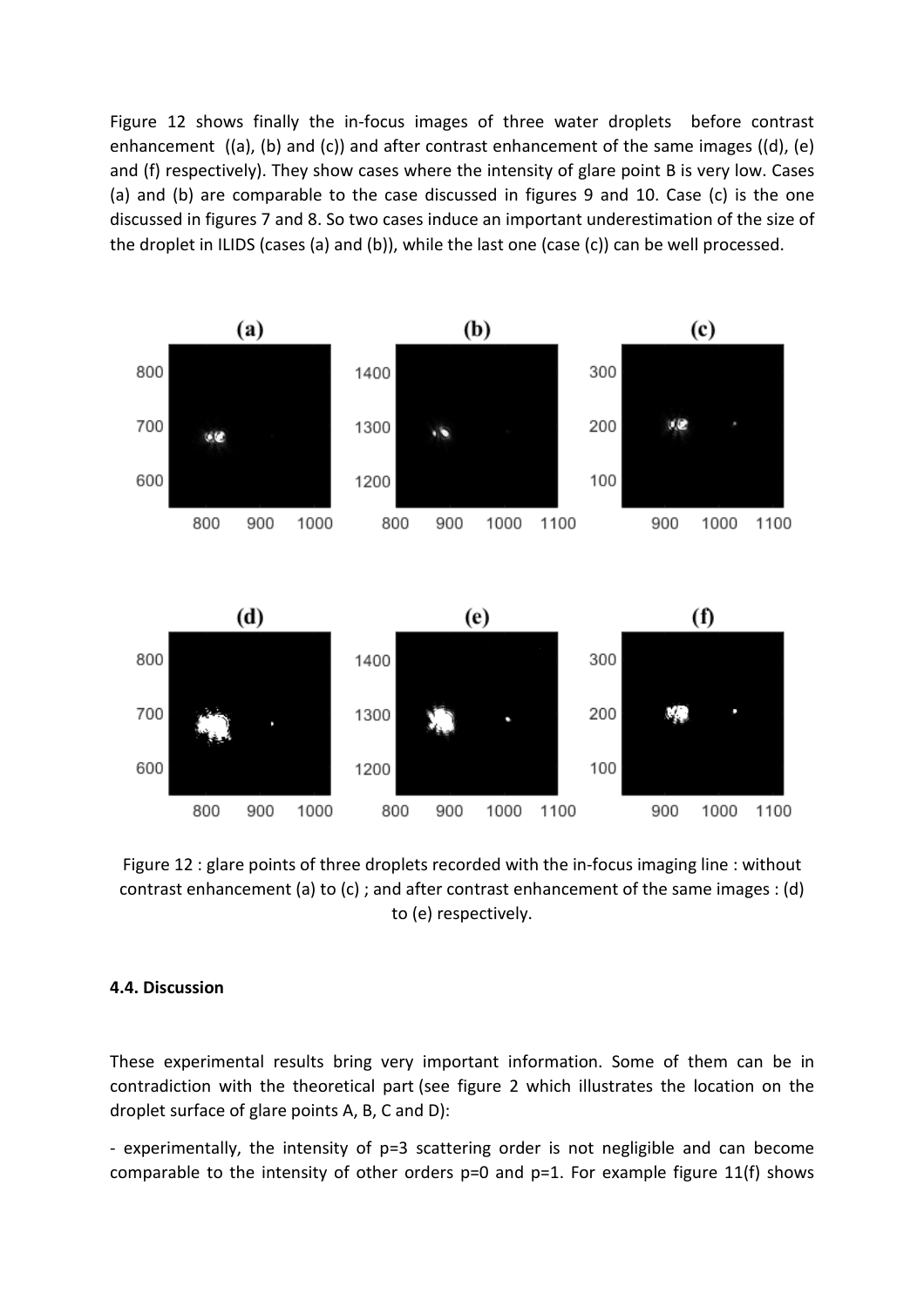clearly a case where glare points A and D exhibit comparable intensities. This was predicted theoretically, but not expected with such a regular occurrence. The size of the aperture of the imaging system, the transverse position of the droplet in the field of view, and the uncertainties concerning the scattering angle are parameters that can explain the relatively high intensity of p=3 scattering order that is frequently observed. The ILIDS image has thus to be analyzed correctly considering that it is a three-wave interference pattern. A systematic error of 15% in the size determination of the droplet can occur if the fringe frequencies measured are not attributed correctly to the corresponding glare points. In our results, we did not encounter cases where glare points A and C could be separated.

 - in rare cases, the intensity of glare point B is so low that the sole glare points observable are A and D. The fringe frequency analysis leads then to a dramatic underestimation of the size of the droplet (figures 9 and 10). A lower intensity of glare point B was predicted theoretically in some cases (see figure 3), but not in such a proportion that glare point B can almost disappear. This latter observation is not easily justified theoretically. A first explanation is linked to the longitudinal position of the droplets in the laser sheet illuminating the volume of interest. When droplets are on the border of the laser sheet, glare point B (depending on the part of the droplet that is not in the sheet anymore) could exhibit a lower intensity.

Figure 13 shows then scattering diagrams predicted using exact Lorenz-Mie theory. Figure 13(a) shows the scattered intensity versus the scattering angle  $\theta$  for a water droplet of radius 15µm. Figure 13(b) shows the scattered intensity versus  $\theta$  for a water droplet of radius 80 $\mu$ m. Interference patterns are fairly complicated. For  $r = 15 \mu$ m, high-frequency oscillations of about one cycle per degree, with a low-frequency envelope of about roughly one cycle every 7° are observed. For r = 80µm, a well-contrasted high frequency oscillation of about 5 cycles per degree is observed as long as  $\theta$  < 90°. But for higher scattering angles, the contrast of this high-frequency component is much reduced while a lower-frequency component of about 1 cycle per degree exhibits a much higher contrast. There is then a possible ambiguity in pattern interpretation if the high-frequency component is covered by the noise of the experiment when  $90^{\circ} < \theta < 95^{\circ}$ , as observed in the special case of section 4.2. This is a second theoretical cause to the possible underestimation of the droplets' size that can sometimes occur.

In summary, on this panel of twelve droplets (figures 11 and 12), a dramatic underestimation of the droplet's size will be done in two cases (cases (a) and (b) of figure 12) when the intensity of p=1 scattering is very low (glare point B). An analysis in terms of three-wave interference patterns (generated by spots A, B and D) leads to a correct estimation of the droplet's size in eight cases. But with this procedure, an underestimation of 15% of the droplet's size can occur in two cases (cases (a) and (b) of figure 11) if the intensity of glare point D is so low that it does not contribute to the pattern. The ILIDS image corresponds then to a two-wave interference pattern produced by the traditional glare points A and B.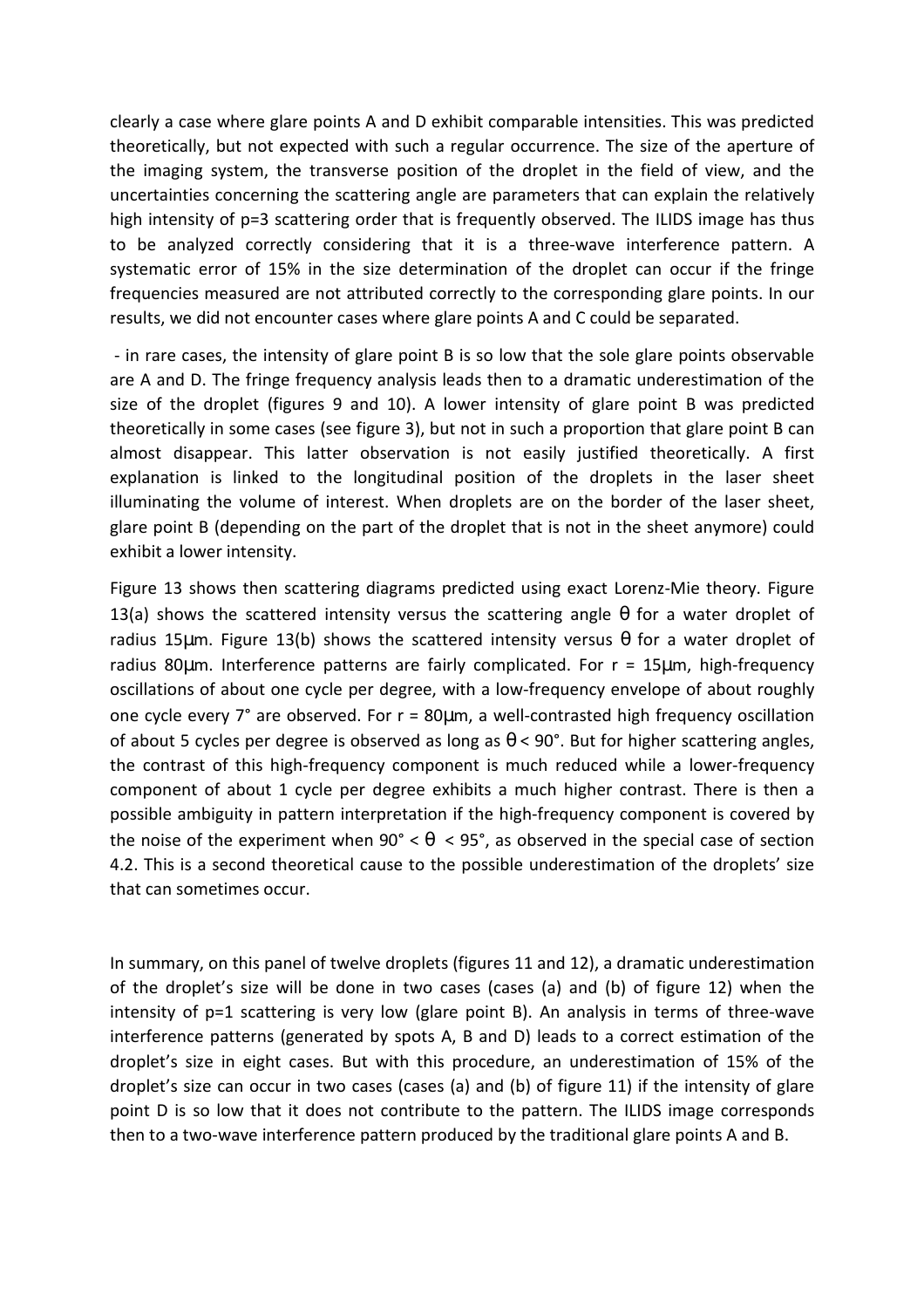

Figure 13 : Scattered intensity versus the scattering angle  $\theta$  using Mie theory for water droplets of radii 15  $\mu$ m (a) and 80  $\mu$ m (b).

ILIDS is traditionally interpreted in terms of two glare points on the surface of a droplet that generate a two-waves interference pattern. If this assumption is well-satisfied at  $\theta$  = 67° for a perpendicular polarization of the laser light, it appears that the interpretation of the interferometric images can be much more complicated at  $\theta$  = 90° for a parallel polarization of the laser light. In many cases, results can be interpreted by the presence of a third glare point D due to p=3 scattering. But experimental results show that some rare cases of erroneous size determination exist. Exact Lorenz-Mie calculations confirm that the behaviors encountered are fairly complicated. Adding experimental noise, the interpretations can become uncertain in the case of low-contrasted fringes.

Our results indicate that it would be interesting to avoid measurements at scattering angles where  $p = 3$  waves are important. Unfortunately, the combination of all parameters (size range of the droplets to be measured, aperture of the imaging system, position of the droplet in the field of view and thus range of scattering angles to be considered for each droplet depending on his position), tends to make such an optimization very complex.

## **5. Conclusion**

In conclusion, our results show that the presence of a third glare point can not be neglected in ILIDS when the scattering angle is 90° (with a parallel polarization of the laser light). Experiments show that glare point D due to p=3 scattering, which involves surface waves, exhibits a relatively high intensity. An interpretation of the interference patterns in terms of three wave interferences leads to an accurate estimation of the droplet's size in most cases. Nevertheless, in a few cases (17% during our experiments), an unexpected low-intensity of the glare point attributed to p=1 scattering leads to a strong underestimation of the size of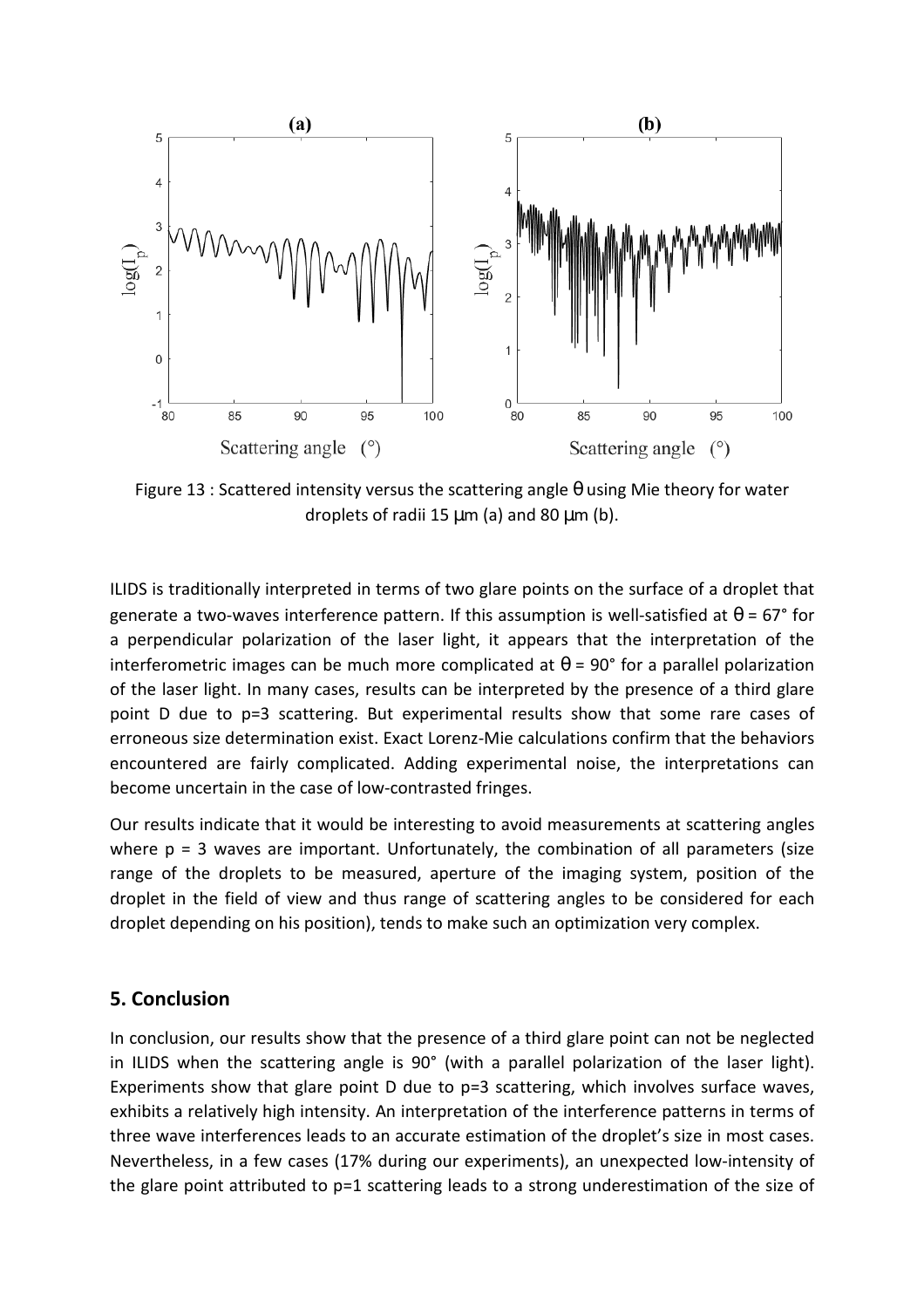the droplet. We explain this error by the potential location of the measured droplet at the border of the illumination laser sheet. These observations are of great importance for the design of embedded instruments to be used in wind tunnels or cloud chambers, applied to airborne applications or the wide variety of known applications [26-31]. New configurations could be interesting [32] and accurate image processing algorithms need to be developed and optimized [33,34].

## **Acknowledgments**

Authors wish to thank the reviewers for their very fruitful reports.

This work is supported by Region Normandy for CPER and European Union for FEDER project "THESIS".

## **References**

[1] G. König, K. Anders, A.Frohn, J.Aerosol Sci. 17 (1986) 157.

[2] R. Ragucci, A. Cavaliere, P. Massoli, Part. Part. Syst. Charact. 7 (1990) 221.

[3] K.H. Hesselbacher, K. Anders, A.Frohn, Appl. Opt. 30 (1991) 4930-4939.

[4] A.R. Glover, S.M. Skippon, R.D. Boyle, Appl. Opt. 34 (1995) 8409.

[5] N. Damaschke, H. Nobach, C. Tropea, Exp. Fluids 32 (2002) 143-152.

[6] H.E. Albrecht, M. Borys, N. Damaschke, C. Tropea (2003). Laser Doppler and Phase Doppler measurement techniques. Springer Verlag, Berlin.

[7] S. Dehaeck, J. van Beeck, and M. Riethmuller, Exp. Fluids 39 (2005) 407-419.

[8] S. Dehaeck and J. P. A. P. Van Beeck, Exp. Fluids 42 (2007) 767-781.

[9] S. Dehaeck, J.P.A. van Beeck, Exp. Fluids 45 (2008) 823-831.

[10] H. Shen, S. Coetmellec, G. Grehan, M. Brunel, Appl. Opt. 51 (2012) 5357.

[11] H. Shen, S. Coetmellec, M. Brunel, Opt. Lett. 37 (2012) 3945.

[12] E. Porcheron, P. Lemaitre, J. van Beeck, R. Vetrano, M. Brunel, G. Gréhan, L. Guiraud, J. Europ. Opt. Soc.: Rap. Public 10 (2015), 15030.

[13] J. Jacquot-Kielar, Y. Wu, S. Coëtmellec, D. Lebrun, G. Gréhan, M. Brunel, J. Quant. Spectrosc. Radiat. Transf. 178 (2016) 108-116.

[14] M. Brunel, S. Coëtmellec, G. Gréhan, H. Shen, J. Europ. Opt. Soc. Rap. Public. 9 (2014) 14008.

[15] M. Brunel, S. Gonzalez Ruiz, J. Jacquot, J. van Beeck, Opt. Commun. 338 (2015) 193-198. [16] H.C. van de Hulst, R.T. Wang, Appl. Opt. 30 (1991) 4755.

[17] M. Brunel, M. Talbi, S. Coetmellec, G. Gréhan, Y. Wu, J. Jacquot, Opt. Commun. 433 (2019) 173-182.

[18] E.A. Hovenac, J.A. Lock, J. Opt. Soc. Am. A 9 (1992) 781-795.

[19] C. Mounaïm-Rousselle, O. Pajot, Part. Part. Syst. Charact. 16 (1999) 160-168.

[20] C. Lacour, D. Durox, S. Ducruix and M. Massot, Exp. Fluids 51 (2011) 295-311.

[21] J. Jacquot-Kielar, P. Lemaitre, C. Gobin, Y. Wu, E. Porcheron, S. Coëtmellec, G. Gréhan, M. Brunel, Opt. Commun. 372 (2016) 185-195.

[22] W.J. Glantschnig, S.H. Chen, Appl. Opt. 20 (1981) 2499.

[23] http://www.philiplaven.com/mieplot.htm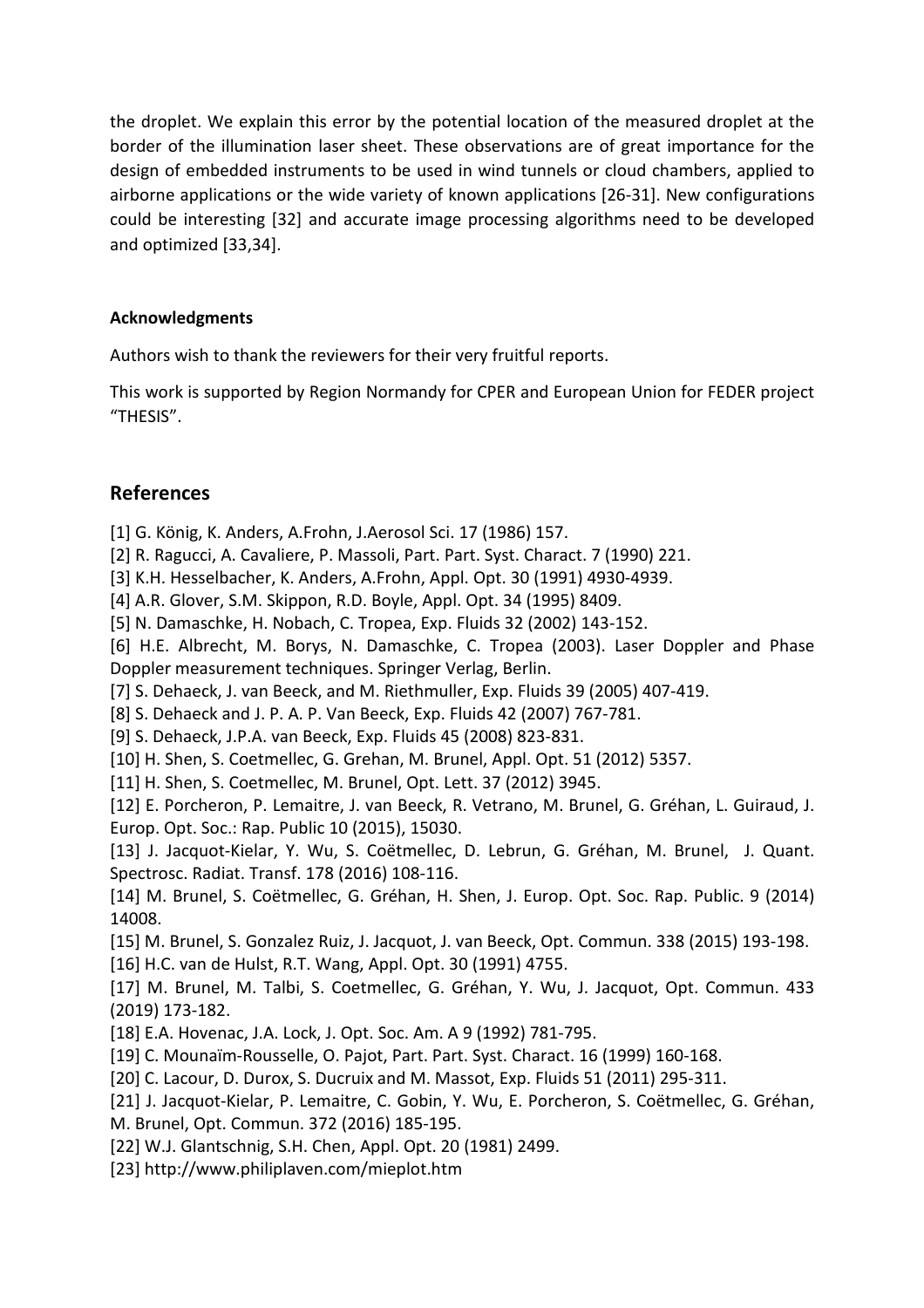[24] J.A. Lock, P. Laven, J. Opt. Soc. Am. A 28 (2011) 1086-1095.

[25] L. Ouldarbi, G. Pérret, P. Lemaitre, E. Porcheron, S. Coëtmellec, G. Gréhan, D. Lebrun, M. Brunel, Applied Optics 54 (2015) 7773-7780.

[26] R. S. Volkov, G. V. Kuznetsov and P. A. Strizhak, Int. J. Heat Mass Transfer 96 (2016) 20- 28.

[27] R. S. Volkov, S. V. Chvanov, D. D. Andriyanov, Techn. Phys. Lett. 46 (2019) 605-608.

[28] Y. Wu, H. Li, M. Brunel, J. Chen, G. Gréhan, L. Madler, Appl. Phys. Lett. 111 (2017) 041905.

[29] H. Zhang, M. Zhai, J. Sun, Y. Zhou, D. Jia, T. Liu and Y. Zhang, J. Quant. Spectrosc. Radiat. Transfer 187 (2017) 62-75.

[30] H. Zhang, Y. Zhou, J. Liu, D. Jia, T. Liu, Rev. Scient. Inst. 88 (2017) 043302.

[31] J. Sun, H. Zhang, X. Wang, D. Jia, T. Liu, M. Zhai, Opt. Exp. 26 (2018) 14097-14107.

[32] Y. Wu, Z. Lin, X. Wu, K. Cen, Powder Technol. 356 (2019) 31-38.

[33] L. Qieni, J. Wenhua, L. Tong, W. Xiang, Z. Yimo, Opt. Commun. 312 (2014) 312.

[34] L. Qieni, Y. Xiaoxue, G. Baozhen, C. Tingting, Opt. Exp. 26 (2018) 1038-1048.